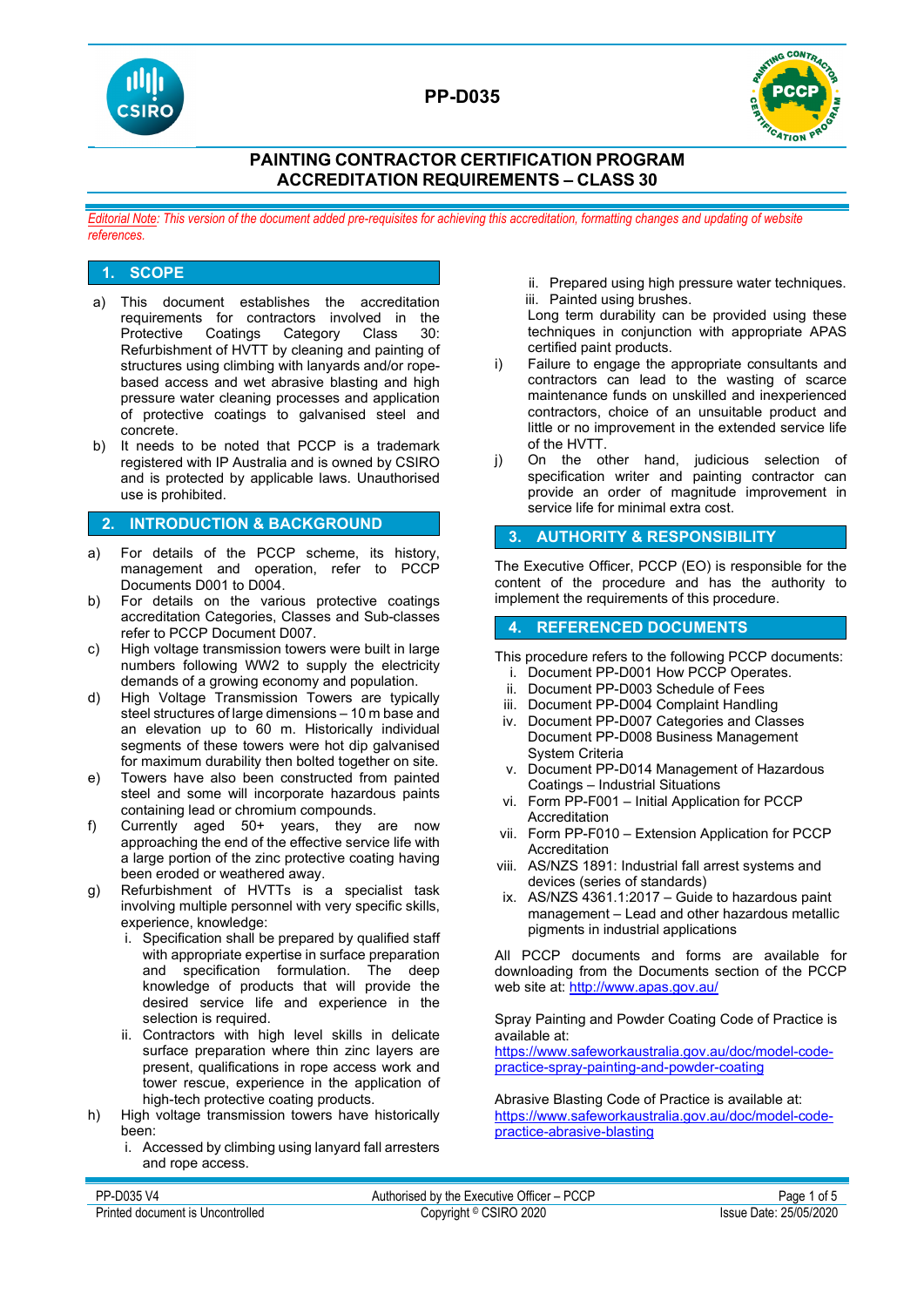



## **5. DEFINITIONS & ACRONYMS**

## **5.1 Definitions**

There are no terms requiring special definition.

#### **5.2 Acronyms**

| <b>ABN</b><br><b>ACN</b><br><b>CSIRO</b> | Australian Business Number<br>Australian Company Number<br>Commonwealth Scientific and Industrial |
|------------------------------------------|---------------------------------------------------------------------------------------------------|
| EΟ                                       | Research Organisation<br>Executive Officer, PCCP                                                  |
| <b>HVTT</b>                              | <b>High Voltage Transmission Towers</b>                                                           |
|                                          |                                                                                                   |
| <b>ITP</b>                               | Inspection and Test Plan                                                                          |
| <b>KPI</b>                               | Key Performance Indicator                                                                         |
| <b>NCR</b>                               | Non-Conformance Report                                                                            |
| <b>PCCP</b>                              | <b>Painting Contractor Certification Program</b>                                                  |
| <b>RPL</b>                               | Recognition of Prior Learning                                                                     |
| <b>SHREQ</b>                             | Safety Health, Regulatory, Environmental and                                                      |
|                                          | Quality (management systems)                                                                      |
| <b>SWMS</b>                              | Safe Work Method Statement                                                                        |

#### **6. SUB-CLASSES**

There are no sub-classes within this Class.

#### **7. ACCREDITATION REQUIREMENTS**

#### **7.1 Pre-requisites**

- a) Applicants shall already hold, or already be well on the way to receiving, PCCP accreditation for Protective coatings Class 3 and 4 Site Operations – refer PCCP Documents PP-F002 and PP-D013.
- b) In order to achieve Class 30, the Applicant must be able to provide evidence of compliance to all requirements documented in:
	- i. PP-D008 and
	- ii. Clause 7.2 below.

#### **7.2. Management Requirements**

- a) The Applicant needs to be able to demonstrate their ability exactly follow the painting specification and ITP prepared or approved by the asset owner.
- b) The Applicant needs to be able to demonstrate a client base and a history of successfully undertaking a range of jobs appropriate to the Class of accreditation sought.
- c) The Applicant also needs to be able to show that throughout the organisation, at all levels, there is a commitment to Quality principles, a desire to improve the business using those principles, and a knowledge of the organisation's position on quality. Senior management is expected to be intimately involved in the process via:
	- i. Regular management review of results (KPI, NCR, complaints) and trends.
	- ii. The provision of adequate resources (human, skills, equipment etc) to enable policies, goals & objectives to be achieved.

## **7.3 Specific Requirements – Class 30**

#### 7.3.1 *Climbing and Rope Access*

- a) All on-site personnel shall be accredited to CPCCCM2010A, RIIOHS204A or MNMG237A "Work Safely at Heights" as provided under the Vocational and Educational Training (VET) system, and delivered by Registered Training Organisations (RTO's).
- b) Where the work areas are accessed using ropes, all on-site personnel shall also be trained to a minimum of Level 1 of a recognised Industrial Rope Access Trade Association (IRATA) or Australian Rope Access Association (ARAA) Ropes Access Course, which meets the requirements of AS/NZS1891 Series of Standards.
- c) Where the work areas are accessed using climbing and/or ropes, at least one person shall be accredited to UETTDRRF05A "Perform Rescue Switchyard Structures at Heights" or nationally recognised equivalent as provided under the Vocational and Educational Training (VET) system and delivered by Registered Training Organisations (RTO's). An accredited person shall be on-site at all times whilst work is being carried out at height.

#### 7.3.2 *Surface Preparation*

- a) The painting specification shall be prepared by a competent coating inspector following a close and thorough inspection.
- b) The painting specification shall describe the current status of the structure, detailing any existing (organic) coatings and how much galvanising remains (if any).
- c) The painting specification shall detail the surface preparation process that is to be followed and will typically require wet abrasive blasting.
- d) The painting contractor shall be experienced in blending the right amounts of water and abrasive media to achieve a clean surface without removing all remaining galvanising.
- e) The ITP shall detail appropriate Hold and Witness points that will need to be signed off by the nominated inspector prior to proceeding.
- f) The equipment used for surface preparation shall prove capability in terms of removing zinc corrosion products, and delivering the required surface profile height, whilst removing less than 10 um of sound remaining galvanizing. Records shall be maintained of such testing.
- g) The equipment used for surface preparation shall prove capability in terms of preparing corroded steel surfaces to the specified class of blast and surface profile height. Records shall be maintained of such testing.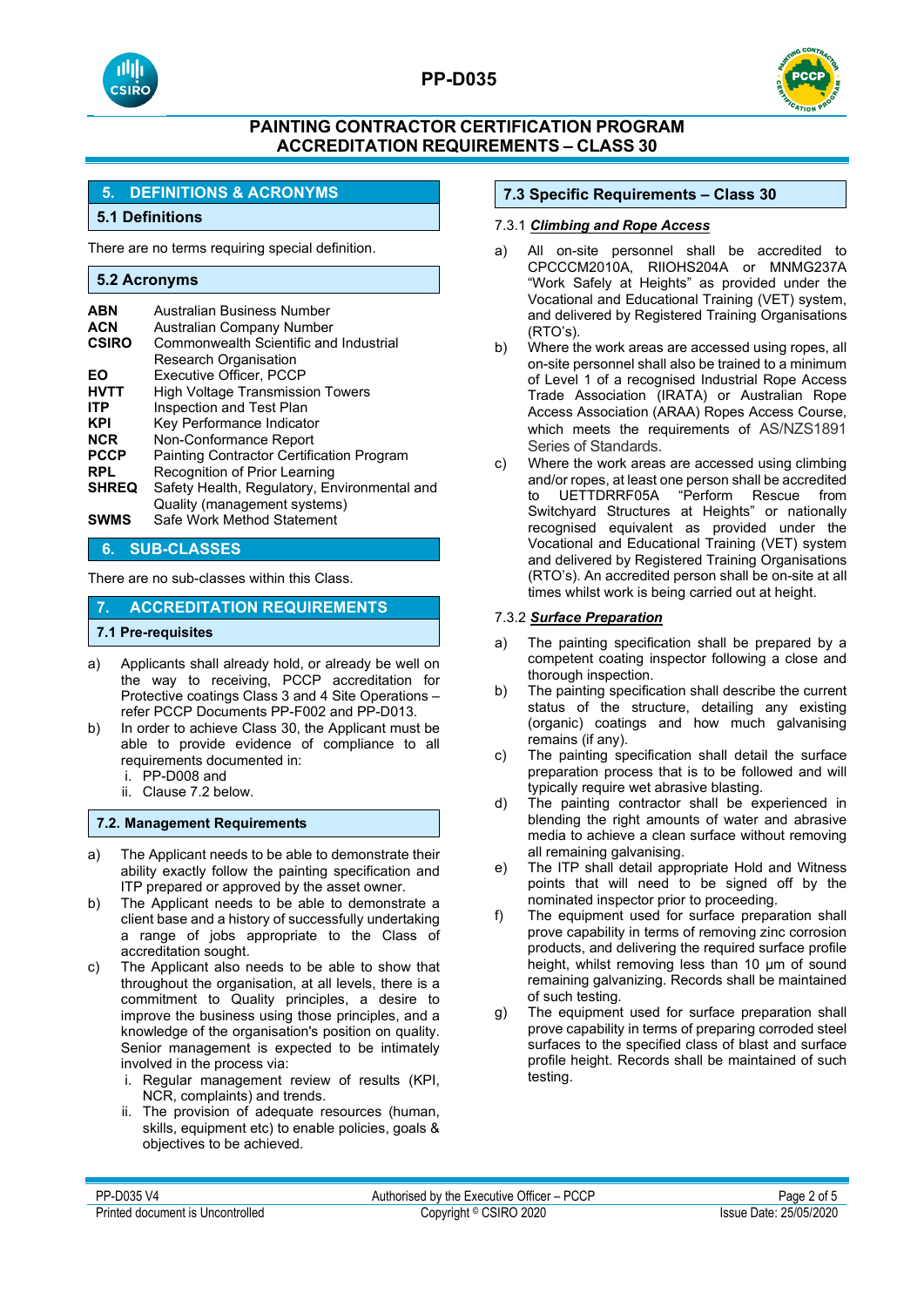



## 7.3.3 *Personnel Competence*

- a) All personnel nominated as blast cleaners shall be formally trained in terms of differentiating between substrate corrosion and selective leaching corrosion of weathered galvanizing and shall be tested for competency. Records shall be maintained of this training and assessment.
- b) All personnel nominated as blast cleaners shall be trained in the use of all surface preparation equipment and shall be tested for competency in terms of Comply with the requirements in the Abrasive Blasting Code of Practice. Records shall be maintained of this training and assessment.
- c) All personnel nominated as paint applicators shall be trained in the application of the approved paint, in accordance with manufacturer's written requirements, and shall be tested for competency. Records shall be maintained of this training and assessment.

#### 7.3.4 *Containment*

All environmental management shall be in accordance with the client specified and any statutory requirements.

### 7.3.5 *Lead Paint*

Where existing paint contains lead at concentrations greater than 0.1%, the Contractor shall be accredited to PCCP Class 5, and the worksite shall be managed in accordance with the requirements of AS/NZS 4361.1.

#### 7.3.6 *Paint products*

All paint products used on tower refurbishment shall be certified to APAS specifications.

## **8. ACCREDITATION PROCESS**

The accreditation process is detailed in PCCP Document PP-D001 clause 9.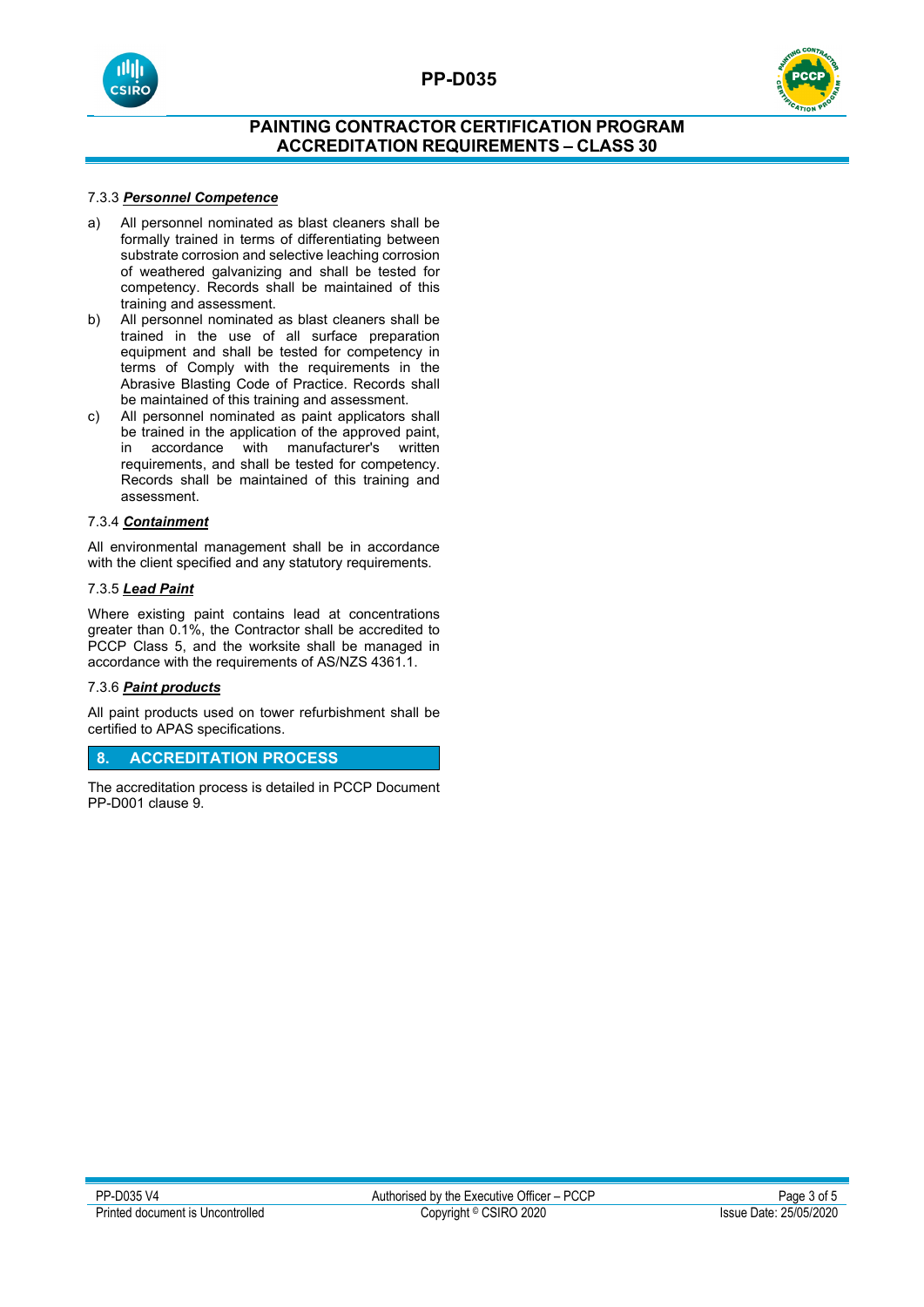



# **9. TECHNICAL CAPABILITY**

**9.1 Inspection and Test Equipment (ITE) and Standards for Liquid Organic or Inorganic Coatings**

|                                                                              | <b>Class 30</b>    |
|------------------------------------------------------------------------------|--------------------|
| <b>Designation</b>                                                           | $30-1$             |
| <b>Technical Library Requirement</b>                                         | <b>Requirement</b> |
| AS 1627 Parts 1 - 9 (inclusive)                                              | М                  |
| AS 3894 Method 1 - 4 (inclusive)                                             | М                  |
| AS 3894 Method 7, 10 - 12 (inclusive)                                        | М                  |
| SSPC-VIS 5 / NACE VIS 9 Wet Abrasive<br><b>Blast Cleaning</b>                | м                  |
| AS 1891 Industrial<br>Safety Belts<br>and<br>Harnesses                       | М                  |
| AS 4488.1 Industrial Rope Access Systems<br>- Specifications                 | М                  |
| AS 4488.2 Industrial Rope Access Systems<br>- Selection, Use and Maintenance | M                  |
|                                                                              |                    |
| <b>ITE</b>                                                                   |                    |
| <b>Abrasive Blast Visual STD</b>                                             | М                  |
| Flash rusting visual STD                                                     | М                  |
| Profile Height AS 3894.5 Method A                                            | M                  |
| Surface Salt Meter (Hedon or equivalent)                                     | М                  |
| Temperature - Surface                                                        | М                  |
| Temperature - Ambient                                                        | М                  |
| Whirling Psychrometer                                                        | M                  |
| Dew Point - Calculator                                                       | М                  |
| Wet Film Thickness Gauge                                                     | M                  |
| Dry Film Thickness 0-1250 µm                                                 | М                  |
| Set of Standards or Shims                                                    | M                  |
| Inspection Markers e.g. Chalk                                                | М                  |
| <b>Adhesion Tester</b>                                                       | O                  |
| <b>Masking Tape</b>                                                          | М                  |
| Stanley Knife / Scalpel                                                      | M                  |

**Note 1:** M = Mandatory that equipment is owned or can be hired/leased/borrowed. O = Optional.